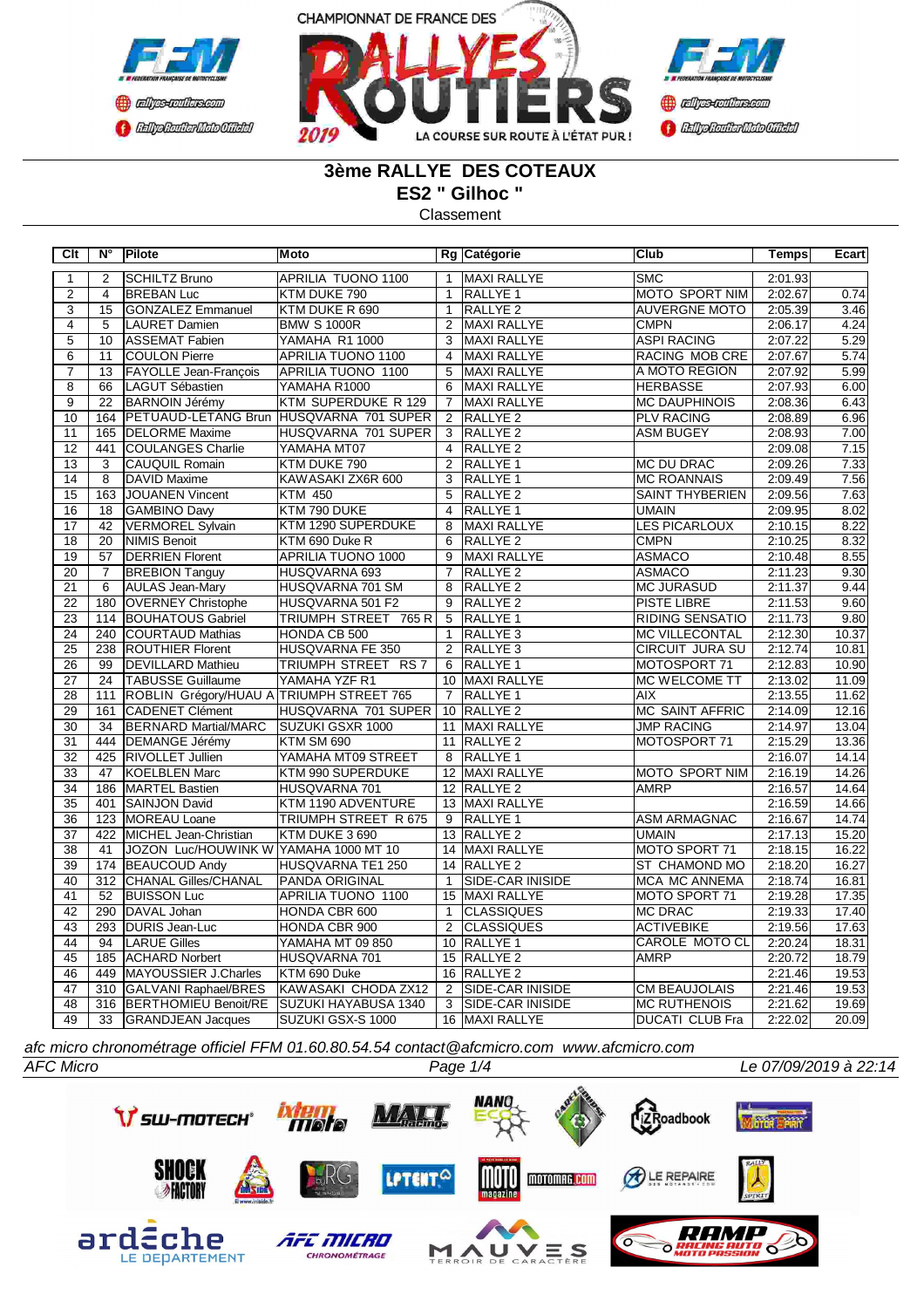



#### 3ème RALLYE DES COTEAUX ES2 " Gilhoc " **Classement**

| $\overline{C}$ It | $\overline{\mathsf{N}^{\circ}}$ | <b>Pilote</b>                | Moto                        |                 | Rg Catégorie        | <b>Club</b>            | <b>Temps</b> | <b>Ecart</b> |
|-------------------|---------------------------------|------------------------------|-----------------------------|-----------------|---------------------|------------------------|--------------|--------------|
| 50                | 130                             | <b>BAUMGARTNER Jerome</b>    | YAMAHA MT 09                | 11              | RALLYE <sub>1</sub> | <b>PASSION VITESSE</b> | 2:22.25      | 20.32        |
| 51                | 25                              | <b>BORGEAT Gerard/REAU</b>   | <b>BMW GS 1250</b>          | 17              | MAXI RALLYE         | <b>OXYGENE PSA</b>     | 2:22.53      | 20.60        |
| $\overline{52}$   | 244                             | <b>PARUSSINI Rudy</b>        | HUSQVARNA FE 350            | 3               | RALLYE 3            | ST CHAMOND MO          | 2:23.04      | 21.11        |
| 53                | 101                             | <b>BACCA Riccardo</b>        | SUZUKI GSXR 750             | 12              | RALLYE <sub>1</sub> | <b>PASSION VITESSE</b> | 2:23.27      | 21.34        |
| $\overline{54}$   | 289                             | <b>GUEGUIN Stéphane</b>      | YAMAHA TDR 240              | $\overline{3}$  | <b>CLASSIQUES</b>   | <b>MOTO SPORT NIM</b>  | 2:23.56      | 21.63        |
| 55                | 420                             | <b>BERNARD Thibaud</b>       | YAMAHA MT09 850             | 13              | RALLYE <sub>1</sub> | <b>UMAIN</b>           | 2:23.64      | 21.71        |
| 56                | 43                              | PICHAT Yohann                | KTM 1290 SUPERDUKE          | 18              | <b>MAXI RALLYE</b>  | <b>RAMP</b>            | 2:23.71      | 21.78        |
| 57                | $\overline{21}$                 | <b>MAUREL Eric</b>           | <b>APRILIA TUONO 1100</b>   | 19              | <b>MAXI RALLYE</b>  | CO 855 SENAS DU        | 2:23.75      | 21.82        |
| $\overline{58}$   | 39                              | GOUIRAND Olivier/BOGA        | <b>SUZUKI GSXR 1000</b>     | $\overline{20}$ | <b>MAXI RALLYE</b>  |                        | 2:24.43      | 22.50        |
| $\overline{59}$   | 448                             | <b>KOHLER Swann</b>          | YAMAHA MT09 850             | 14              | <b>RALLYE 1</b>     |                        | 2:24.51      | 22.58        |
| 60                | 296                             | <b>PIGEAT Richard</b>        | DUCATI SUPER SPORT 9        | 4               | <b>CLASSIQUES</b>   | <b>RACING MOB CRE</b>  | 2:24.86      | 22.93        |
| 61                | 97                              | <b>BRUN Eudes</b>            | TRIUMPH STREET R 675        | 15              | <b>RALLYE 1</b>     | MOTO SPORT 71          | 2:25.36      | 23.43        |
| 62                | 137                             | <b>AUZOUX Christopher/CE</b> | <b>TRIUMPH STREET 675</b>   |                 | 16 RALLYE 1         | <b>MOTO ACTIVES 14</b> | 2:25.43      | 23.50        |
| 63                | 419                             | <b>DEPARDON Jérôme/DEP</b>   | <b>BMW R1100 S</b>          | 21              | MAXI RALLYE         | <b>UMAIN</b>           | 2:25.51      | 23.58        |
| 64                | 92                              | RADOJEWSKI Stéphane          | KTM DUKE 790                | 17              | RALLYE <sub>1</sub> | <b>MC DU DRAC</b>      | 2:25.54      | 23.61        |
| 65                | 313                             | RIBES Kévin/RIBES Julie      | SUZUKI HAYABUSA 130         | $\overline{4}$  | SIDE-CAR INISIDE    | <b>CORRC</b>           | 2:25.62      | 23.69        |
| 66                | 417                             | <b>OLSCHEWSKI William</b>    | <b>BMW S1000R</b>           | 22              | <b>MAXI RALLYE</b>  |                        | 2:25.64      | 23.71        |
| 67                | 182                             | <b>BRELY Michaël/TOCHE</b>   | KAWASAKI ER6 650            | 17              | <b>RALLYE 2</b>     | <b>LPP TEAM</b>        | 2:25.65      | 23.72        |
| 68                | 184                             | <b>RECOUR Hugo</b>           | KTM 690 SMC                 |                 | 18 RALLYE 2         | Ott Racing Team        | 2:25.73      | 23.80        |
| 69                | 445                             | <b>BOURGEOIS Patrick</b>     | KAWASAKI VERSYS 650         | 19              | RALLYE <sub>2</sub> | <b>AUVERGNE MOTO</b>   | 2:25.75      | 23.82        |
| $\overline{70}$   | $\overline{54}$                 | <b>DEBURCK Philippe</b>      | KTM ADVENTURE 1050          |                 | 23 MAXI RALLYE      | <b>ENDURO AMI DE</b>   | 2:26.25      | 24.32        |
| $\overline{71}$   | $\overline{113}$                | <b>GROSSE Johann</b>         | YAMAHA MT09 850             |                 | 18 RALLYE 1         | <b>MOTO TEAM 95</b>    | 2:26.67      | 24.74        |
| $\overline{72}$   | 105                             | SIMONNET Hervé               | YAMAHA MT 09 850            | 19              | <b>RALLYE 1</b>     | <b>CORRC</b>           | 2:26.71      | 24.78        |
| 73                | 124                             | <b>ICHAPAS Tom</b>           | YAMAHA YZF 750              | 20              | <b>RALLYE 1</b>     | <b>MC BESANCON G</b>   | 2:26.90      | 24.97        |
| $\overline{74}$   | 439                             | <b>VIGNAUD Frédéric</b>      | KTM DUKE 790                | 21              | <b>RALLYE 1</b>     | <b>KRT</b>             | 2:27.07      | 25.14        |
| $\overline{75}$   | 331                             | <b>MENERET Florian/DUBE</b>  | YAMAHA FJ 1200              | 5               | SIDE-CAR INISIDE    | <b>UM AIN</b>          | 2:27.35      | 25.42        |
| 76                | 188                             | <b>BOYER Thierry</b>         | TRIUMPH 675                 | 20              | <b>RALLYE 2</b>     | MOTOSPORT 71           | 2:27.61      | 25.68        |
| $\overline{77}$   | 168                             | <b>STEPHAN Pierre</b>        | KTM DUKE R 690              | $\overline{21}$ | <b>RALLYE 2</b>     | <b>MOTO TEAM 95</b>    | 2:27.69      | 25.76        |
| $\overline{78}$   | 405                             | <b>DESTRAZ Jérémiah</b>      | <b>BMW S1000R</b>           | $\overline{24}$ | <b>MAXI RALLYE</b>  |                        | 2:27.87      | 25.94        |
| 79                | 447                             | <b>BOUCHON Jerome</b>        | KTM EXCF 450                | 22              | RALLYE <sub>2</sub> | RAMP                   | 2:28.87      | 26.94        |
| 80                | 426                             | GUERRIN Jérémy               | TRIUMPH STREET R675         | 22              | RALLYE 1            |                        | 2:29.11      | 27.18        |
| 81                | 109                             | <b>FRANCOIS Nicolas</b>      | HONDA 600 CBF               | 23              | RALLYE <sub>1</sub> | <b>GREZAC MC</b>       | 2:29.50      | 27.57        |
| 82                | 292                             | <b>FORTIN Eric</b>           | <b>BMW 80GS 1000</b>        | 5               | <b>CLASSIQUES</b>   | <b>MNO</b>             | 2:30.08      | 28.15        |
| 83                | 418                             | <b>BARTOLO Cédric</b>        | TRIUMPH STREET 675          | 24              | RALLYE 1            |                        | 2:30.09      | 28.16        |
| 84                | 436                             | <b>UNAL Thierry</b>          | KTM SMR 950                 | 25              | <b>RALLYE 1</b>     |                        | 2:30.15      | 28.22        |
| 85                | 107                             | MATHIEU Sylvain              | SUZUKI GSXR 750             | 26              | RALLYE <sub>1</sub> | MOTOSPORT 71           | 2:30.18      | 28.25        |
| 86                | 408                             | <b>BOURSIER Michel</b>       | KTM 990 SMT                 | 25              | <b>MAXI RALLYE</b>  |                        | 2:30.21      | 28.28        |
| 87                | 411                             | <b>DELAUNE Valère</b>        | SUZUKI GSXR 1300            | 26              | MAXI RALLYE         |                        | 2:30.29      | 28.36        |
| 88                | 429                             | <b>PATOUILLET Pierre</b>     | <b>DUCATI MONSTER S2R 8</b> |                 | 27 RALLYE 1         | ZONE ROUGE MO          | 2:30.34      | 28.41        |
| 89                | 46                              | DOSMAS Philippe/DOSM         | <b>BMW GS ADVENTURE 12</b>  | 27              | <b>MAXI RALLYE</b>  | LA MAIN AU PANIE       | 2:30.47      | 28.54        |
| $\overline{90}$   | 440                             | SARRABAYROUSE Brun           | YAMAHA MT09 850             | 28              | <b>RALLYE 1</b>     | <b>KRT</b>             | 2:30.59      | 28.66        |
| $\overline{91}$   | 287                             | SANTONI J.François           | HONDA CBR 900               | 6               | <b>CLASSIQUES</b>   | POLICE NATIONAL        | 2:30.79      | 28.86        |
| 92                | 170                             | <b>GILLI</b> Aurélien        | YAMAHA MT 07 689            | 23              | RALLYE <sub>2</sub> | PIT LONE ENDUR         | 2:30.82      | 28.89        |
| 93                | 160                             | <b>BOUSSELIN Philippe</b>    | KTM DUKE 690                | 24              | RALLYE <sub>2</sub> |                        | 2:30.90      | 28.97        |
| 94                | 91                              | <b>GRATIOT Caroline</b>      | HONDA 600                   | 29              | RALLYE 1            | <b>ASPI RACING</b>     | 2:31.15      | 29.22        |
| 95                | 433                             | PINCE Yann                   | HUSQVARNA 701               | 25              | RALLYE <sub>2</sub> | <b>CENTRAL TEAM</b>    | 2:31.15      | 29.22        |
| 96                | 235                             | JARNAC Thomas                | KTM DUKE 390                | $\overline{4}$  | RALLYE <sub>3</sub> | <b>DUCATI CLUB Fra</b> | 2:31.25      | 29.32        |
| 97                | 430                             | <b>PEYRET Olivier</b>        | HONDA HORNET 600            | $\overline{30}$ | RALLYE <sub>1</sub> |                        | 2:31.29      | 29.36        |
| 98                | 407                             | COSTE Xavier                 | <b>BMW R1200</b>            |                 | 28 MAXI RALLYE      |                        | 2:31.33      | 29.40        |

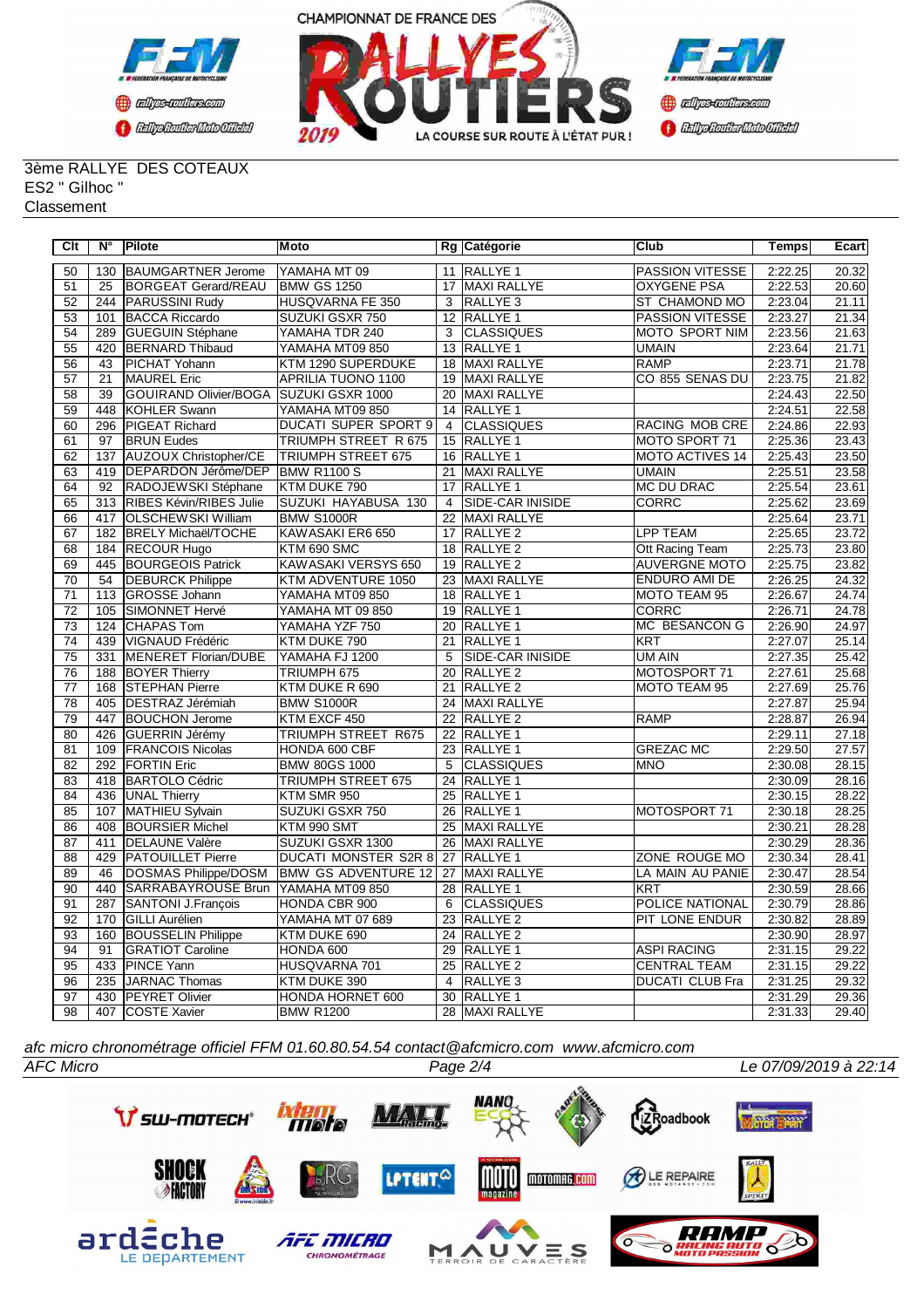



#### 3ème RALLYE DES COTEAUX ES2 " Gilhoc " **Classement**

| $\overline{C}$ It | N°              | <b>Pilote</b>                  | Moto                       |                 | Rg Catégorie            | <b>Club</b>            | <b>Temps</b> | <b>Ecart</b> |
|-------------------|-----------------|--------------------------------|----------------------------|-----------------|-------------------------|------------------------|--------------|--------------|
| 99                | 44              | <b>BASELLO Florent/FORIL</b>   | HONDA AFRICA TWIN 10       |                 | 29 MAXI RALLYE          | <b>CORRC</b>           | 2:31.68      | 29.75        |
| 100               | 303             | CRESCENZO Sébastien            | HONDA CBR 900              | $\overline{7}$  | <b>CLASSIQUES</b>       | MOTO SPORT 71          | 2:31.74      | 29.81        |
| 101               | 261             | COUDURIER Thierry              | YAMAHA RDLC 350            | $\mathbf{1}$    | <b>ANCIENNES</b>        | <b>ARBUSIGNY</b>       | 2:31.95      | 30.02        |
| 102               | 302             | <b>LETHENET Cyrille</b>        | YAMAHA 240 TDR             | 8               | <b>CLASSIQUES</b>       | ST CHAMOND MO          | 2:32.29      | 30.36        |
| 103               | 167             | <b>MOLINET Denis</b>           | KAWASAKI VERSYS 650        | $\overline{26}$ | RALLYE <sub>2</sub>     | <b>MC DAUPHINOIS</b>   | 2:32.86      | 30.93        |
| 104               | 314             | <b>ALEXIS Brice/MOLTENIL</b>   | SUZUKI HAYABUSA 1300       | 6               | SIDE-CAR INISIDE        | JURA SUD               | 2:32.88      | 30.95        |
| 105               | 315             | LEPAGE Pauline/LEPAG           | YAMAHA R1 MS-R 1000        | $\overline{7}$  | SIDE-CAR INISIDE        | MC <sub>2</sub> A      | 2:32.98      | 31.05        |
| 106               | 271             | <b>DUFOUR Marc</b>             | <b>GAUTHIER F2 250</b>     | $\overline{2}$  | <b>ANCIENNES</b>        | <b>CM BEAUJOLAIS</b>   | 2:33.25      | 31.32        |
| 107               | 432             | <b>VAURIS</b> Etienne          | <b>DUCATI MONSTER 796</b>  | $\overline{31}$ | <b>RALLYE 1</b>         |                        | 2:33.25      | 31.32        |
| 108               | 51              | <b>PELAEZ Sylvain</b>          | DUCATI PANIGALE 1100       | 30              | <b>MAXI RALLYE</b>      | <b>CMPN</b>            | 2:34.01      | 32.08        |
| 109               |                 | 162   DUPUIS-MAURIN Valéry     | KAWASAKI ER6-N             | 27              | <b>RALLYE 2</b>         | <b>MC DRAC</b>         | 2:34.16      | 32.23        |
| 110               | 423             | D'ABRIGEON Franck              | TRIUMPH STREET R675        | 32              | RALLYE 1                |                        | 2:34.42      | 32.49        |
| 111               | 37              | NOVET Thibaud                  | KTM SUPER DUKE R 1         | 31              | MAXI RALLYE             | <b>MC DAUPHINOIS</b>   | 2:34.72      | 32.79        |
| 112               | 317             | <b>BACON Franck/CHOPAR</b>     | KTM CHODA RC8R 1190        | 8               | <b>SIDE-CAR INISIDE</b> | <b>RACING MOB CRE</b>  | 2:34.78      | 32.85        |
| 113               | 175             | <b>CAILLOT Eric</b>            | YAMAHA MT 07 689           | 28              | RALLYE <sub>2</sub>     | <b>RC CREUSOTIN</b>    | 2:34.79      | 32.86        |
| 114               | 291             | <b>THEILLAC Thierry</b>        | <b>DUCATI SS 900</b>       | 9               | <b>CLASSIQUES</b>       | <b>MC ANGOUMOISI</b>   | 2:34.89      | 32.96        |
| 115               | 421             | <b>BERNARD Loïc</b>            | KAWASAKI Z 750             | 33              | RALLYE 1                | <b>UMAIN</b>           | 2:35.87      | 33.94        |
| 116               | 402             | <b>FONTESSE Sébastien</b>      | KTM 990 SUPERDUKE          | 32              | <b>MAXI RALLYE</b>      |                        | 2:35.94      | 34.01        |
| 117               | 424             | <b>FOURNIER Martial</b>        | SUZUKI GSR 750             | 34              | RALLYE 1                |                        | 2:36.88      | 34.95        |
| 118               | 246             | <b>DION Fabrice</b>            | KTM DUKE 390               | 5               | RALLYE <sub>3</sub>     | <b>MC FLEUR DE LYS</b> | 2:37.36      | 35.43        |
| 119               | 321             | <b>BLEUSEZ David/CAPDE</b>     | CHODA ORIGINAL 1100        | 9               | <b>SIDE-CAR INISIDE</b> | <b>RACING MOB CRE</b>  | 2:38.09      | 36.16        |
| 120               | 318             | <b>COUDERC Gilles/COUD</b>     | YAMAHA FJ 1200             | 10              | <b>SIDE-CAR INISIDE</b> | <b>MC VILLECONTAL</b>  | 2:38.24      | 36.31        |
| 121               | 431             | <b>TOURNIER David</b>          | HONDA HORNET 600           | 35              | <b>RALLYE 1</b>         |                        | 2:39.12      | 37.19        |
| 122               | 173             | MESSEGHEM Christian            | KAWASAKI VERSYS 650        | 29              | RALLYE <sub>2</sub>     | <b>MC DU COMMING</b>   | 2:39.20      | 37.27        |
| 123               | 434             | <b>ASFAUX Antoine</b>          | TRIUMPH STREET 675         | 36              | <b>RALLYE 1</b>         |                        | 2:40.69      | 38.76        |
| 124               | 481             | MENIGOZ Laurent                | APRILIA PEGASO 650         | 10              | <b>CLASSIQUES</b>       |                        | 2:41.18      | 39.25        |
| 125               | 491             | <b>BURRICAND Vincent/SE</b>    | HONDA ORION CBR 1000       | 11              | SIDE-CAR INISIDE        | <b>LRLM</b>            | 2:41.67      | 39.74        |
| 126               | 187             | <b>NOLY Bernard</b>            | KTM EXC 500                | $\overline{30}$ | <b>RALLYE 2</b>         | <b>ASPI RACING</b>     | 2:42.43      | 40.50        |
| 127               | $\overline{30}$ | MOTTAZ Rémi                    | HONDA CB S 1300            | $\overline{33}$ | <b>MAXI RALLYE</b>      | <b>MGB MOTO</b>        | 2:42.70      | 40.77        |
| 128               | 31              | <b>POTIER Guillaume</b>        | DUCATI MULTISTRADA 1       | 34              | <b>MAXI RALLYE</b>      | MOTO SPORT NIM         | 2:42.78      | 40.85        |
| 129               | 55              | LAMOUR Marc                    | HONDA CBR 1100             | 35              | <b>MAXI RALLYE</b>      | VAL DE SEINE 76        | 2:42.79      | 40.86        |
| 130               | 311             | <b>GUILHOT Frédéric/FANG</b>   | <b>TRIUMPH 955 SPRINT</b>  | 12              | SIDE-CAR INISIDE        | <b>GUIDONS VELLAV</b>  | 2:43.29      | 41.36        |
| 131               | 460             | <b>REYNAUD Alexandre</b>       | HONDA CB 499               | 6               | RALLYE <sub>3</sub>     | <b>RAMP</b>            | 2:45.75      | 43.82        |
| 132               | 115             | <b>DELACROIX Alain</b>         | TRIUMPH STREET 765 R       | 37              | <b>RALLYE 1</b>         | MUTUELLE DES M         | 2:46.14      | 44.21        |
| 133               | 264             | <b>RIVOLLET Jean-Yves</b>      | <b>GAUTHIER GA 125</b>     | 3               | <b>ANCIENNES</b>        | <b>RAMP</b>            | 2:48.21      | 46.28        |
| 134               | 265             | <b>FOUGERAS Gabriel</b>        | <b>BMW R65 650</b>         | 4               | <b>ANCIENNES</b>        | <b>CAGNES S/VILLEN</b> | 2:48.84      | 46.91        |
| 135               | 480             | POUTIER J.François             | HONDA FT 500               | 11              | <b>CLASSIQUES</b>       |                        | 2:49.50      | 47.57        |
| 136               | 446             | <b>FARGIER Jean-Luc</b>        | KAWASAKI ER6-N 650         | 31              | <b>RALLYE 2</b>         |                        | 2:49.61      | 47.68        |
| 137               | 427             | <b>PERROT Sabine</b>           | <b>TRIUMPH STREET R675</b> |                 | 38 RALLYE 1             | <b>MOTO SPORT NIM</b>  | 2:51.15      | 49.22        |
| 138               | 435             | HANNIGSBERG Morgane            | KTM DUKE 690               | 32              | RALLYE <sub>2</sub>     |                        | 2:51.38      | 49.45        |
| 139               | 437             | FOUILLAND Bruno                | DUCATI MONSTER S2R 8       | $\overline{39}$ | <b>RALLYE 1</b>         |                        | 2:51.56      | 49.63        |
| 140               | 490             | <b>BILLARD Christian/BILLA</b> | MOTO GUZZI SP 1000         | 13              | <b>SIDE-CAR INISIDE</b> | <b>MC ROC ET GRAV</b>  | 2:53.75      | 51.82        |
| 141               | 263             | ZANUTTO J.François             | YAMAHA RDLC 350            | 5               | <b>ANCIENNES</b>        | <b>MOTO CLUB ZON</b>   | 2:57.63      | 55.70        |
| 142               | 461             | <b>CHRISTIN Pierre</b>         | KTM EXC 125                | $\overline{7}$  | RALLYE <sub>3</sub>     | <b>MCA</b>             | 2:58.20      | 56.27        |
| 143               | 251             | <b>GERMANIQUE Pascal</b>       | KTM 390 DUKE               | 8               | RALLYE <sub>3</sub>     | <b>MC VERO</b>         | 2:58.83      | 56.90        |
| 144               | 267             | MARTIN Eric                    | SUZUKI GS 750              | 6               | <b>ANCIENNES</b>        | <b>MC VILLECOMTAL</b>  | 3:00.61      | 58.68        |
| 145               | 410             | MARCO Fabien                   | DUCATI ST3 992             | 36              | <b>MAXI RALLYE</b>      | <b>MC PAYS D'AIX</b>   | 3:01.76      | 59.83        |
| 146               | 492             | <b>TORRESAN Michel/TOR</b>     | ACM SSIORION 1000          | 14              | SIDE-CAR INISIDE        |                        | 3:01.86      | 59.93        |
| 147               |                 | 409 GILOT Eric                 | DUCATI ST2 944             |                 | 37 MAXI RALLYE          | MC PAYS D'AIX          | 3:11.52      | 1:09.59      |